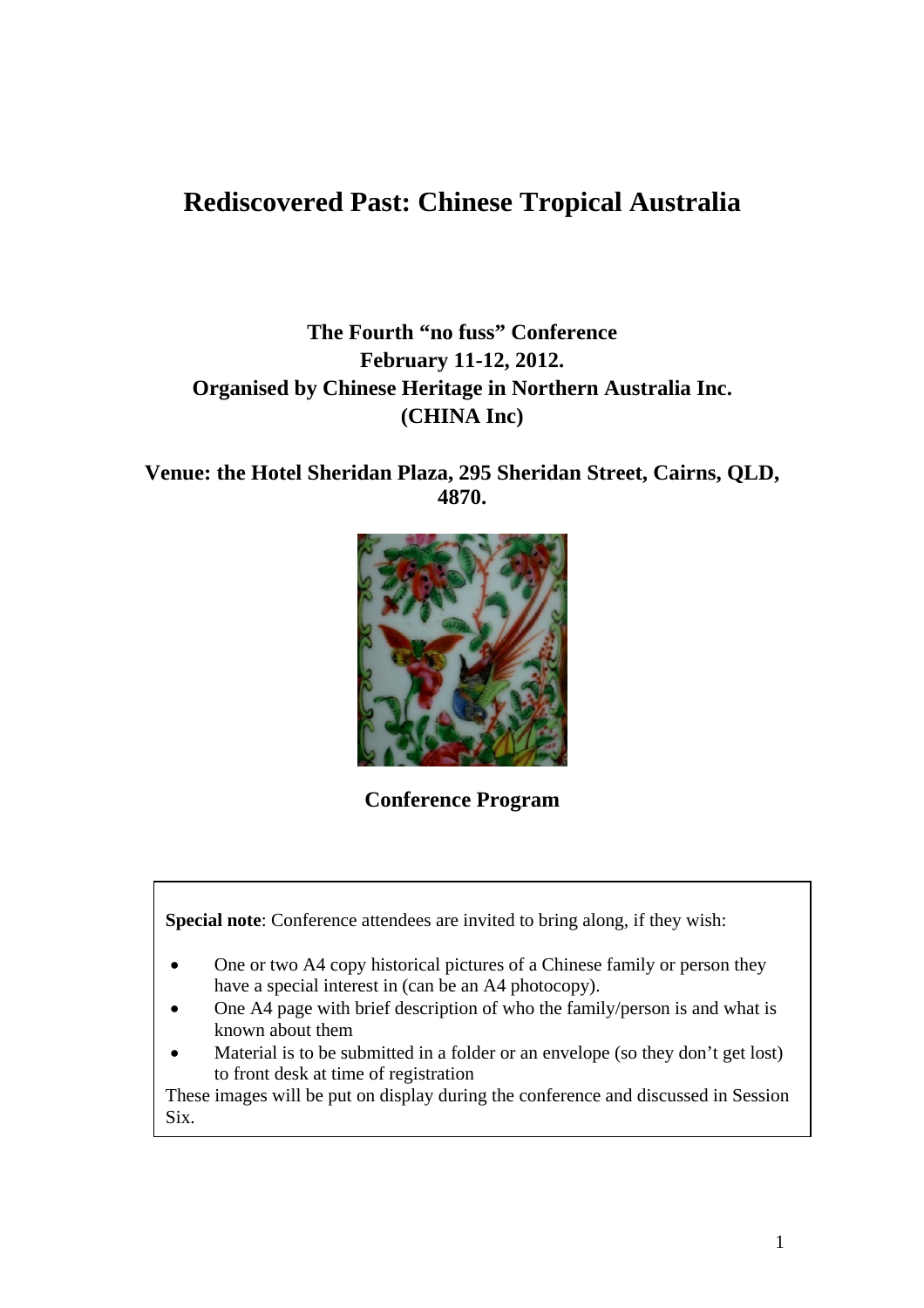| <b>SATURDAY, 11 February 2012</b>   |                                                                                                   |                                                                                                                                                                                                                                                                                                                                                                                                                   |  |  |
|-------------------------------------|---------------------------------------------------------------------------------------------------|-------------------------------------------------------------------------------------------------------------------------------------------------------------------------------------------------------------------------------------------------------------------------------------------------------------------------------------------------------------------------------------------------------------------|--|--|
| $8.30$ am $- 9.00$ am               | Registration                                                                                      |                                                                                                                                                                                                                                                                                                                                                                                                                   |  |  |
| $9.00$ am $- 9.10$ am               | Welcome and introduction                                                                          | <b>Mayor Val Scheir</b><br><b>Kevin Wong Hoy</b>                                                                                                                                                                                                                                                                                                                                                                  |  |  |
| 9.10 am - 9.30 am                   | Keynote address                                                                                   | <b>Sim Hayward</b>                                                                                                                                                                                                                                                                                                                                                                                                |  |  |
| $9.30$ am $-10.00$ am               | Morning tea.<br>Refreshments provided by<br>the Mayor's Office, Cairns<br>Regional Shire Council. |                                                                                                                                                                                                                                                                                                                                                                                                                   |  |  |
| $10.00$ am $- 11.30$ am             | Session One – Industry<br><b>Chair: Sophie Couchman</b>                                           | <b>Paul McGregor</b><br>Was Melbourne's Lowe Kong<br>Meng a pioneer of tropical<br>Australia?<br>Sandi Robb & Jan Wegner<br>Chinese in the Sugar: a case<br>study from the Ingham district<br><b>Julia Volkmar</b><br>A Company of his Countrymen:<br>Refining the Hop Wah story,<br>work in progress                                                                                                             |  |  |
| $11.30$ am $- 11.40$ am             | <b>Short</b> break                                                                                |                                                                                                                                                                                                                                                                                                                                                                                                                   |  |  |
| $11.40$ am $- 1.00$ pm              | Session Two – Developing<br>and settling the north<br><b>Chair: Jan Wegner</b>                    | <b>Sandi Robb</b><br>Chinese marriage & families: a<br>statistical look at the pattern of<br>settlement across Queensland<br>1850-1920.<br><b>Kevin Rains</b><br>Chinese involvement in the<br>Beche-de-mer and Pearling<br>Industries of North Queensland.<br><b>Kevin Wong Hoy</b><br>Far from the glory of heaven:<br>Joseph Tear Tack (1857-1901),<br>a Methodist minister in<br>nineteenth century Australia |  |  |
| $1.00 \text{ pm} - 2.00 \text{ pm}$ | Self-catered lunch                                                                                | Nearby cafes                                                                                                                                                                                                                                                                                                                                                                                                      |  |  |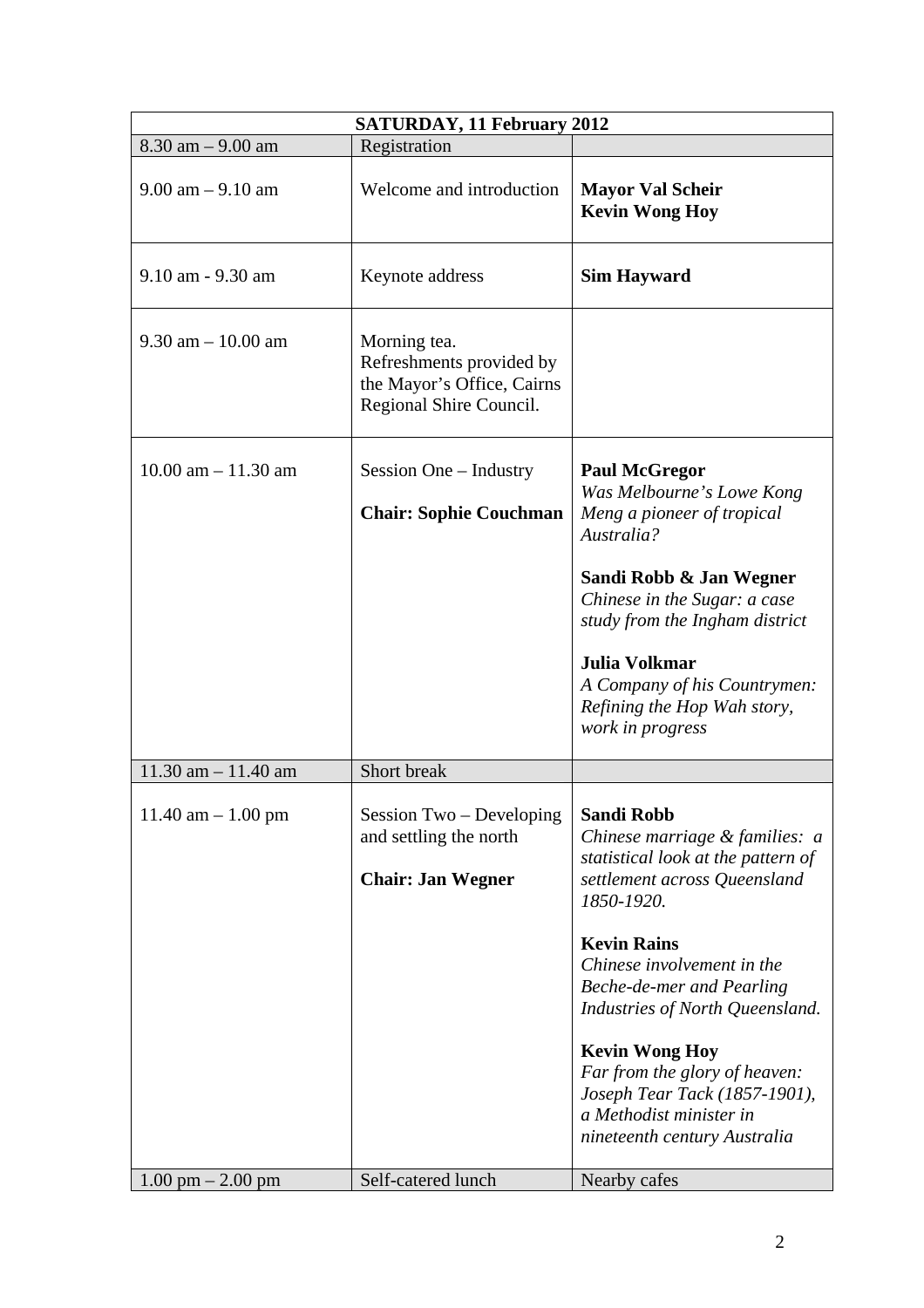| $2.00 \text{ pm} - 3.30 \text{ pm}$ | Session Three – family<br>history and biography<br><b>Chair: Kevin Rains</b> | <b>Darryl Low Choy</b><br>Sojourners, Settlers, Selectors<br>and Subjects: Interpreting a<br>family history through a<br>palimpsest approach.<br><b>Myra Timmerman</b><br>Possibly both a 'whiteman' and<br>a Chinese: a work-in-progress<br>on James Ah Ching<br>Helen Ellems & Jana<br>Kahabka<br>My 'Half Full Lations':<br>Unravelling the threads |
|-------------------------------------|------------------------------------------------------------------------------|--------------------------------------------------------------------------------------------------------------------------------------------------------------------------------------------------------------------------------------------------------------------------------------------------------------------------------------------------------|
| 3.30 pm $-$ 3.40 pm                 | Short afternoon break.                                                       | <b>Book launch: Cedars of the</b><br><b>West: the Ah Foo family story</b>                                                                                                                                                                                                                                                                              |
| 3.40 pm $-$ 5.00 pm                 | Session Four – Chinese of<br>the Northern Territory and<br>elsewhere         | <b>Sophie Couchman</b><br>Souveniring Chinese in the<br><b>Northern Territory</b>                                                                                                                                                                                                                                                                      |
|                                     | <b>Chair: Darryl Low Choy</b>                                                | <b>Kevin Wong Hoy</b><br>Cheon of the Never Never:<br>Cooking with flair in the<br>Northern Territory, 1902-1919.                                                                                                                                                                                                                                      |
|                                     |                                                                              | <b>Kevin Rains</b><br>Men of influence: Three<br>Chinese interpreters.                                                                                                                                                                                                                                                                                 |

7.00 pm - Conference dinner at the **Hotel Sheridan Plaza**. The restaurant is licensed and the cost is \$30 per head.

# **Buffet**

**Soup, pumpkin, (coconut/curry) Veggie spring rolls Veggie fried rice Prawn crackers Crumbed calamari Goujons fish Chicken curry Sweet chilli beef stir fry Steamed Rice**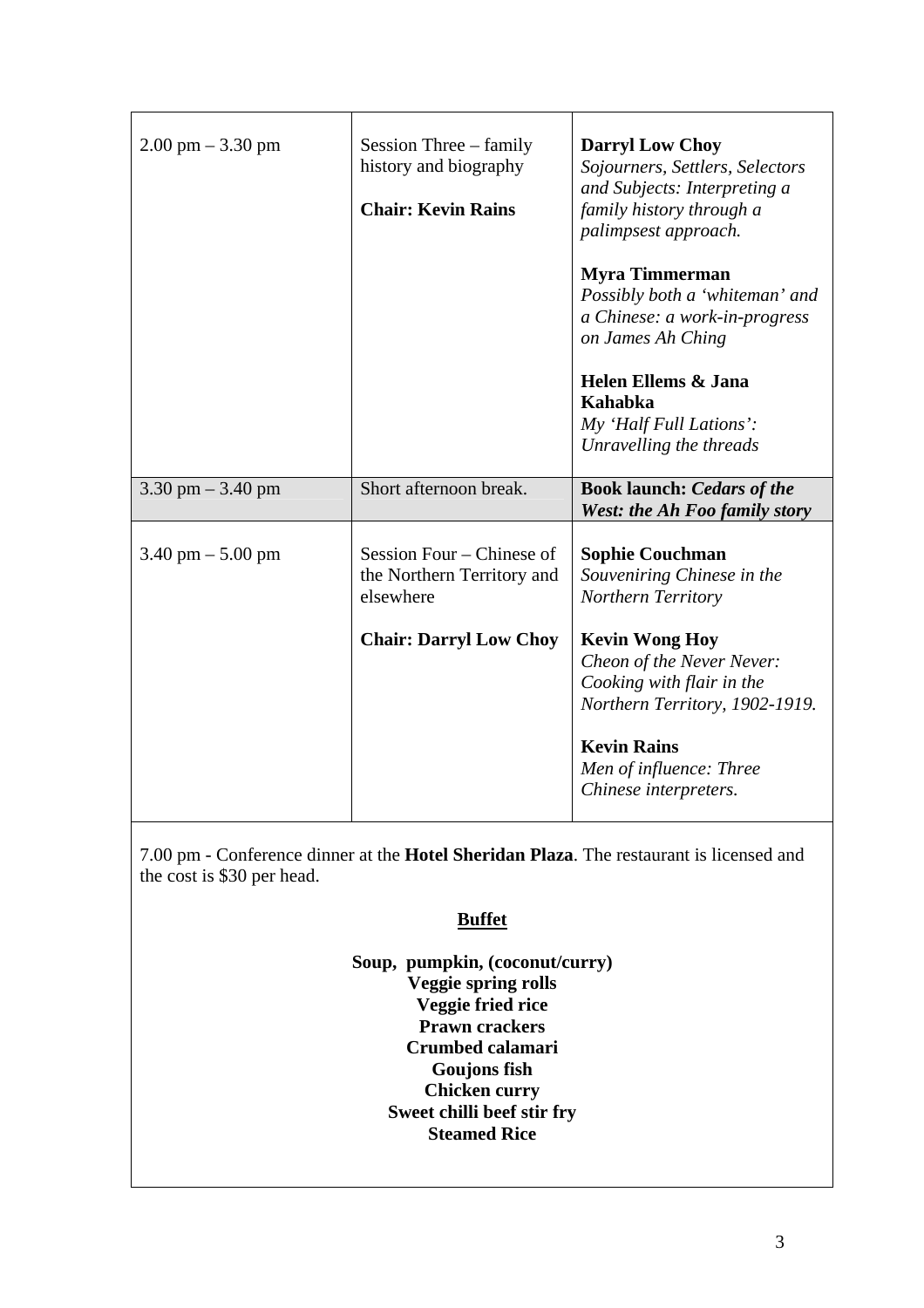| <b>SUNDAY, 12 February 2010</b> |                                                                                                 |                                                                                                                                                                                                                                                                                                                                                                                                                                                                                                         |  |
|---------------------------------|-------------------------------------------------------------------------------------------------|---------------------------------------------------------------------------------------------------------------------------------------------------------------------------------------------------------------------------------------------------------------------------------------------------------------------------------------------------------------------------------------------------------------------------------------------------------------------------------------------------------|--|
| $8.30$ am $-9.00$ am            | Registration                                                                                    |                                                                                                                                                                                                                                                                                                                                                                                                                                                                                                         |  |
| $9.00$ am $- 10.30$ am          | Session five $-$<br>archaeology, collections<br>and interpretation<br><b>Chair: Kevin Rains</b> | <b>Melissa Dunk</b><br>Rediscovering material culture:<br>An insight into the overseas<br>Chinese in Atherton Chinatown,<br>Queensland 1880-1920<br><b>Gordon Grimwade</b><br>The Hou Wang Temple<br>Atherton.<br><b>CADCAI</b><br>Does the Cairns historic Lit<br><b>Sung Goong Temple Collection</b><br>have relevance for current and<br>future Chinese and wider<br>mainstream communities in<br>North Queensland?<br><b>Jonathan O'Donnell</b><br>Technology for Chinese-<br>Australian historians |  |
| $10.30$ am $- 11.00$ am         | Morning tea                                                                                     |                                                                                                                                                                                                                                                                                                                                                                                                                                                                                                         |  |
| $11.00$ am $- 12.30$ pm         | Session six: Speaking to<br>the past<br><b>Facilitator: Sandi Robb</b>                          | A participatory session on<br>photographs brought by<br>attendees to the conference.                                                                                                                                                                                                                                                                                                                                                                                                                    |  |

1.00pm Yumcha at **Jade Plus, 358 Sheridan Street, North Cairns**, across the road and just a short walk from the Sheridan Plaza conference venue, at 295 Sheridan Street.

CHINA Inc has made a tentative booking for approximately 40 conference participants, who will be seated at tables catering for various numbers of diners. Each table pays \$15.00 per person for a set starter menu (below). However, tables may place an order additional yumcha dishes and pay the relevant extra charges above the set price. (Specially ordered dishes may take time to arrive from the kitchen.) Each table is expected to settle its own account by the end of lunch.

*Jade Plus* is a BYO restaurant. You are encouraged to bring your own beer or wine. There is no cover charge. Cold water is available and Chinese tea may be purchased.

*Please advise the volunteers at the conference registration table of your name/s, if you wish to be part of the yumcha lunch. The total number of diners has to be communicated to the restaurant before 11.00 am on Sunday*.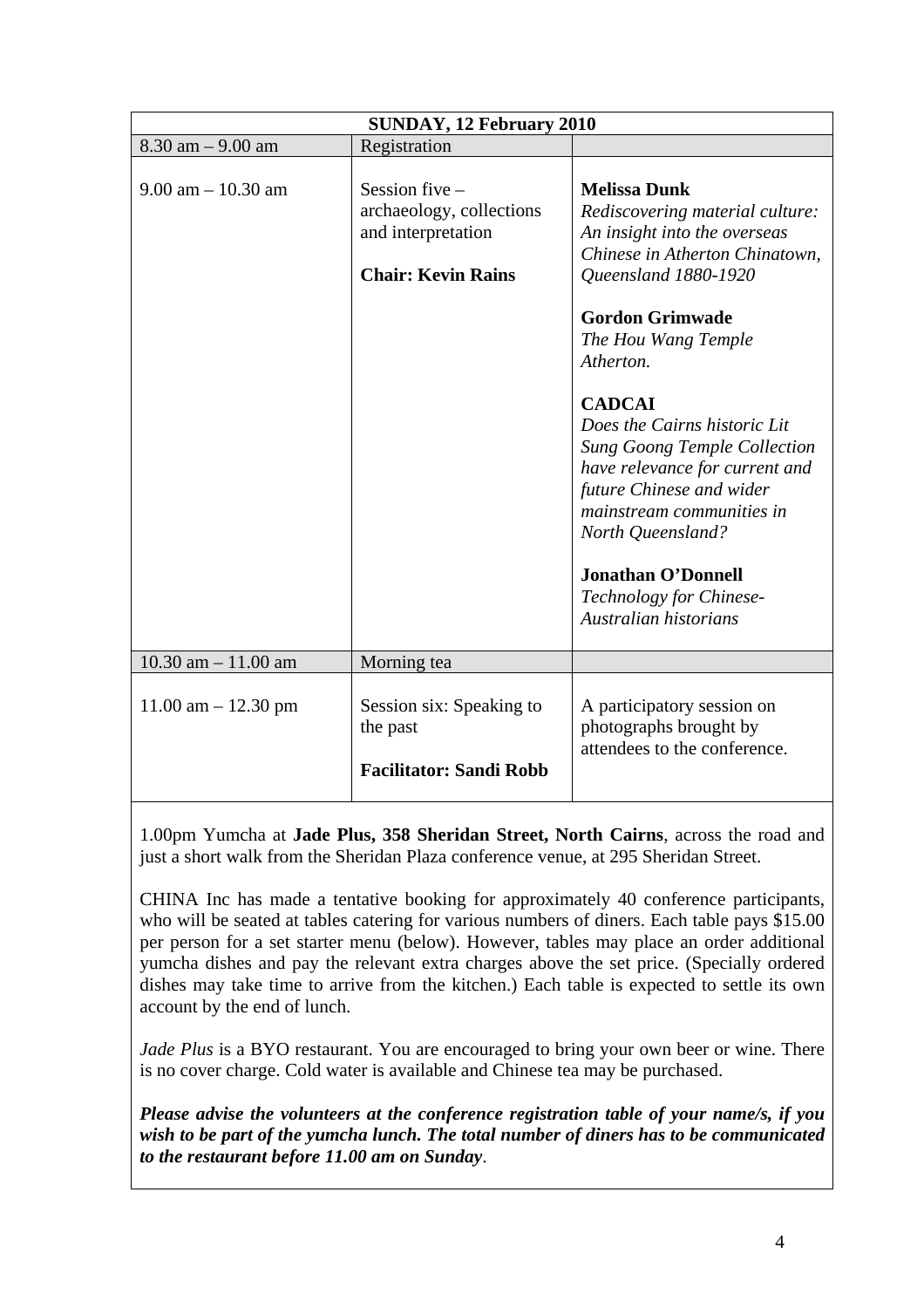## **Starter menu at \$15.00 p.p.**

**Teriyaki chicken skewers Vegetarian Spring Roll Prawn Toast Steamed Dim Sim Prawn dumpling Garlic salt & pepper squid Special fried rice Fried noodles with soya sauce** 

*Forward conference registration by 3 February 2012 by cheque or M/O made payable to Chinese Heritage in Northern Australia Inc. Registration can also be paid for on the day at the conference venue. Receipts issued at conference.* 

| Whole conference                                    | AUD\$45.00 |  |  |
|-----------------------------------------------------|------------|--|--|
| 11 Feb only - AUD\$30.00   12 Feb only - AUD\$15.00 |            |  |  |
| Conference dinner and lunches are pay-as-you-go     |            |  |  |

Post your registration fee to Sherry Du Toit, Treasurer, at 2/6 Balmoral Close, Mount Sheridan, QLD, 4868.

Conference details can also be found on the CHINA Inc website: http://www.chinainc.yolasite.com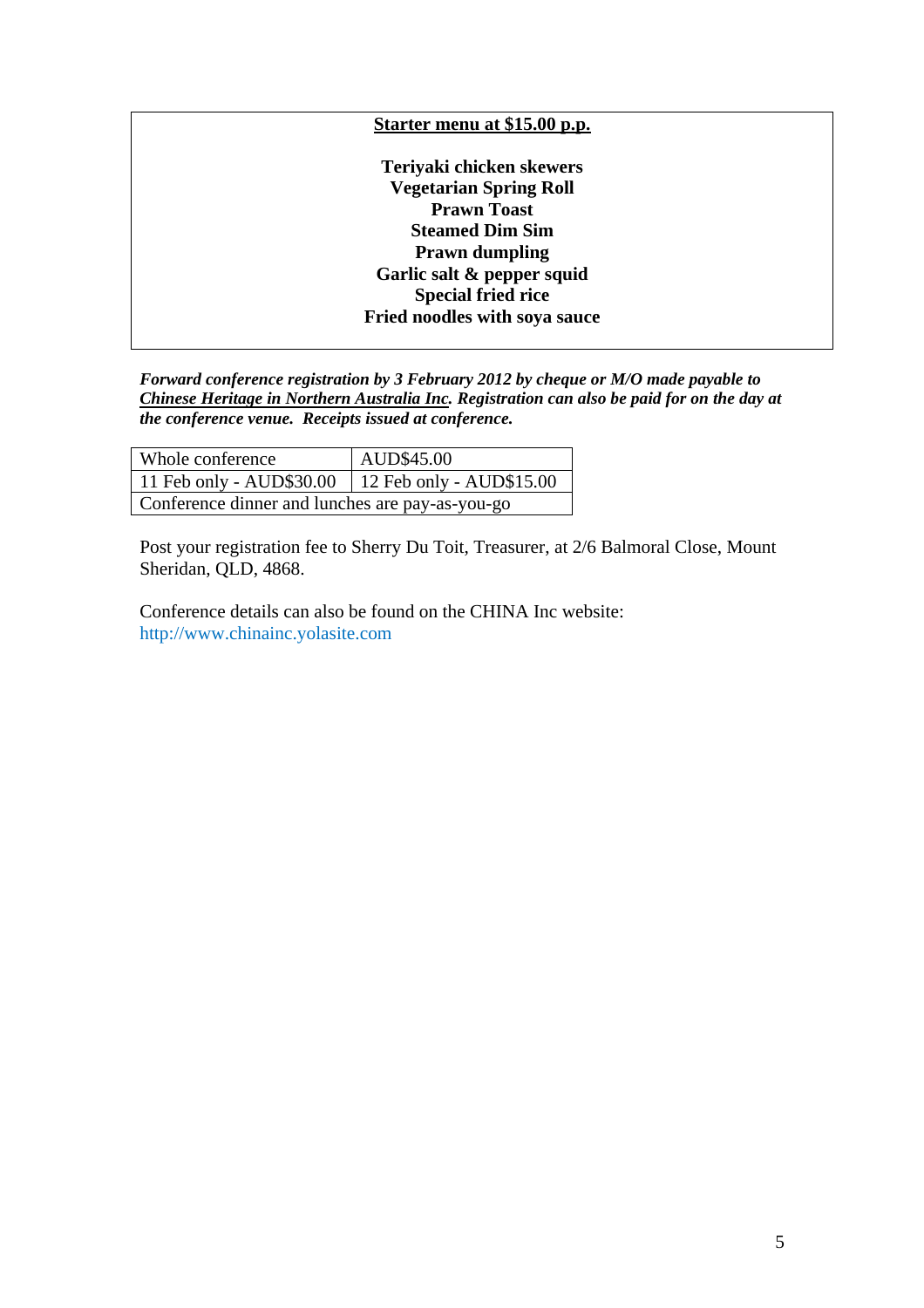# **Abstracts and presenter details**

Ж

# **Cairns and District Chinese Association Inc. (CADCAI) Heritage Group.**

#### **Does the Cairns historic Lit Sung Goong Temple Collection have relevance for current and future Chinese and wider mainstream communities in North Queensland?**

Most people today are unaware of Cairns' early Chinese history and would be surprised to learn that Sachs St., now Grafton St., was the site of a bustling Chinese settlement. Built on Sachs St. in 1886, the Lit Sung Goong Temple catered to the social and spiritual needs of a generation of early Chinese pioneers who worked and settled in the Cairns region in the late 19th and early 20th century. It was an important centre for community gatherings, festivals and celebrations, and a place to thank the gods and pay respects to ones forebears. As in China, the local temple also provided accommodation and shelter for travellers and for those who didn't have kin. With the White Australia Policy came a decrease in the Chinese population during the 1920s and 30s. Furthermore, the new generation of Australian born Chinese increasingly abandoned traditional culture, language and religious practices as they became part of mainstream Australian culture. This meant that the temple's importance began to wane. Despite this, the temple survived up until 1964 at which point the community could not afford its upkeep. The land was sold and the temple demolished; but not before the temple furnishings were salvaged and stored throughout the community at businesses, houses and sheds. Nearly half a century on, Chinese language and cultural events are once again being practiced, and the Lit Sung Goong artefacts have been brought together and are being preserved at great cost by the CADCAI community volunteers.

What is the value of preserving this collection and its relevance to the current communities in North Queensland? Is this a wasted effort? We say the collection has substantial value and relevance to today's NQ communities and that preservation of the stories and artefacts from the past must be valued not by the cost to preserve but by what is being preserved – i.e. the artefacts, and stories of the historic emergence of the Chinese Australian community in FNQ and the journey of this vibrant community to the high profile community in the region today.

\_\_\_\_\_\_\_\_\_\_\_\_\_\_\_\_\_\_\_\_\_

**CADCAI** (Cairns & District Chinese Association Inc) is a communitybased organisation dedicated to promoting Chinese culture. The Association was formed in 1978 and subsequently incorporated in 1986. To this very day, CADCAI continues to support and organise a great number of activities.

Its members are drawn from diverse backgrounds, comprising Australianborn Chinese (many of whom are direct descendents of the early settlers),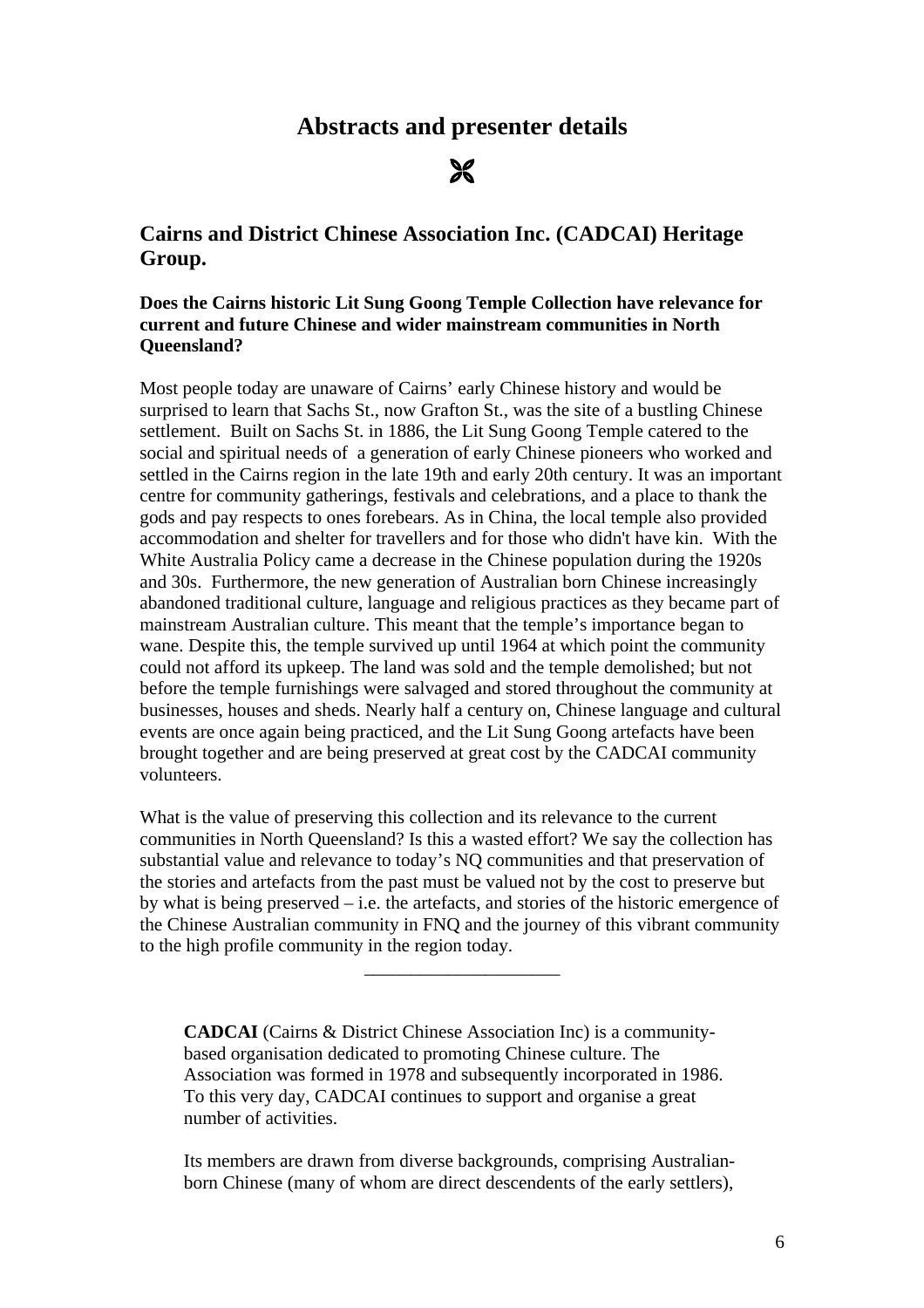migrants from China, Hong Kong, Malaysia, Singapore, Vietnam, Thailand, and other places such as New Zealand, Jamaica, Pakistan and other places, as well as non-Chinese with an interest in Chinese culture and heritage.

CADCAI can often be seen at a number of local events, whether they be multicultural festivals, historical celebrations or more recently, the Chinese New Year Festival.

CADCAI also has major plans to establish a Chinese Cultural and Heritage Centre in Far North Queensland. For more information on this project, please go to http://www.cairnschineseheritagecentre.com.au/

All information about upcoming events, activities or general details about the Association can be found on this site.

\_\_\_\_\_\_\_\_\_\_\_\_\_\_\_\_\_\_\_\_\_

## **Sophie Couchman**

#### **Souveniring Chinese in the Northern Territory**

Many who came to what is now referred to as the Northern Territory in the nineteenth and early twentieth centuries did so as visitors, as travellers or on work contracts. They took souvenir photographs as part of documenting and remembering their stay. Chinese people, places and activities were a visible and integral part of life in the Northern Territory and the rest of the tropical north of Australia. In the Northern Territory Chinese and their descendants outnumbered white settlers from the late 1870s through to the 1900s and represented a third to a fifth of the non-Indigenous Territory population into at least the 1930s. This paper will explore how Chinese were photographically souvenired in civic, view, type and event photography in the Northern Territory. These photographs reveal how Chinese Australians were both included and excluded in how the colonisation of the Northern Territory was documented and remembered in souvenir photography.

**Dr Sophie Couchman** is part-time curator at the Chinese Museum in Melbourne and an honorary research fellow at La Trobe University. Her PhD looked at how Chinese in Australia have been photographed from the 1870s until the 1930s. As part of her PhD she built the Chinese-Australian Historical Images in Australia website (http://www.chia.chinesemuseum.com.au). Sophie Couchman has also researched the social history of Melbourne's Chinatown between 1900 and 1920 for a Masters thesis at Monash University. \_\_\_\_\_\_\_\_\_\_\_\_\_\_\_\_\_\_\_\_\_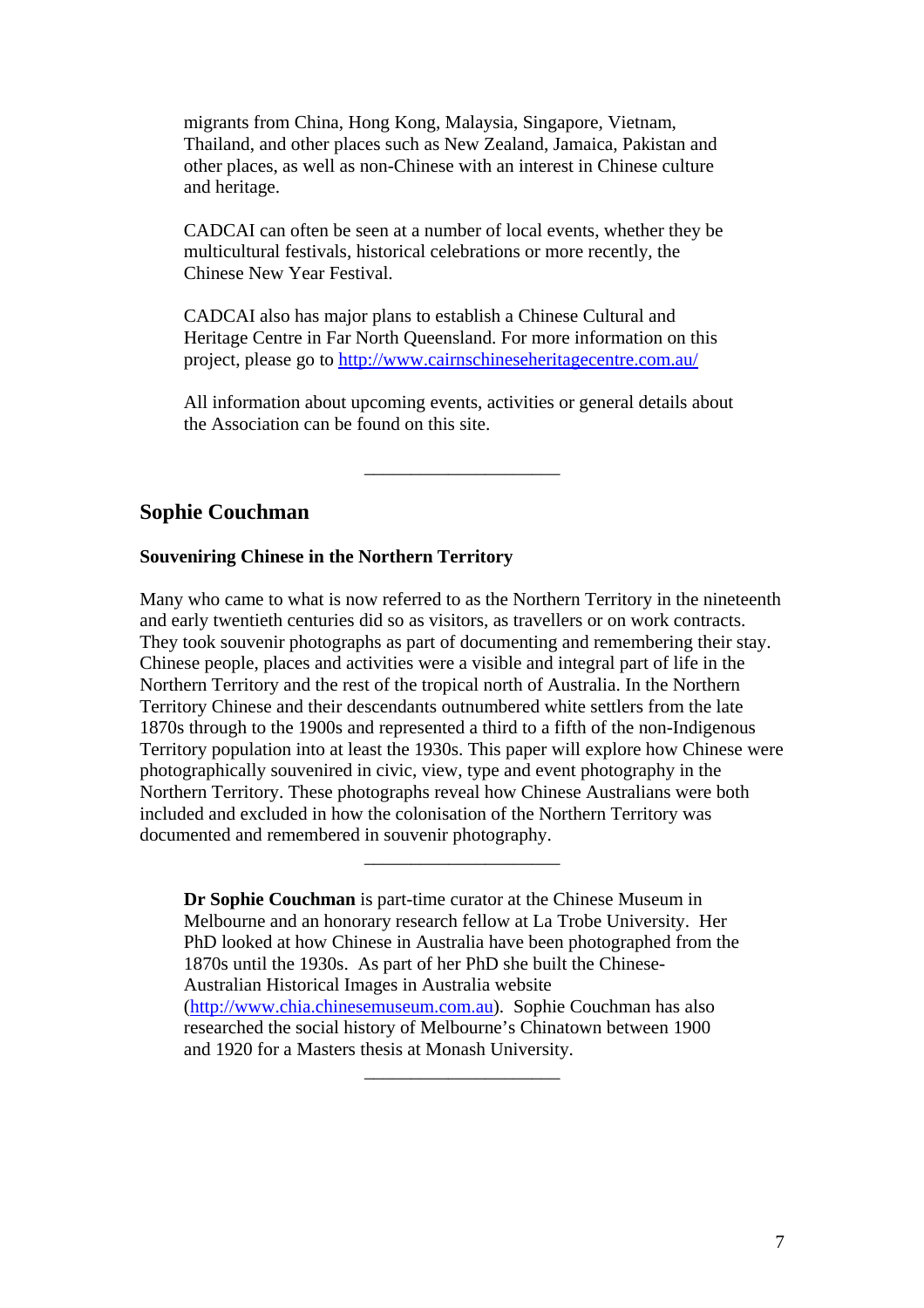# **Melissa Dunk**

#### **Rediscovering material culture: An insight into the overseas Chinese in Atherton Chinatown, Queensland 1880-1920**

Chinese migrants were present in Queensland in the latter half of the  $19<sup>th</sup>$  Century, arriving at the Palmer Goldfields as early as 1873. This presentation will examine the assemblage of artefacts that were recovered from the  $19<sup>th</sup>$  Century Chinese settlement site that is located at Atherton Chinatown. During several archaeological investigations conducted across the site in 1981, 1986, 1987, 1991, 1993 and 2003, the collection of material culture comprises artefacts discovered across the 4.6 hectares of the site, as well as gifts given back to Atherton Chinatown. This collection is currently held by the National Trust of Queensland.

Atherton Chinatown is located alongside Piebald Creek on the outskirts of the Atherton Township, approximately 60 kilometres southwest of Cairns. The site is of particular significance as it was a centre of cultural and commercial activity for the overseas Chinese in the area. The results of the research conducted after these archaeological investigations enabled me to establish a catalogue of the disparate collection of artefacts, mainly ceramics, which were recovered across Atherton Chinatown.

In examining this assemblage my aim was to provide insight into the Chinese community at Atherton and help define its social organisation. It has also been possible to compare this assemblage to those from other selected Chinese sites in Australia to determine whether the assemblage reveals information about the interaction between the Chinese and European communities and if, ultimately, this interaction affected the cultures and values of the Chinese migrants at this time.

**Melissa Dunk** has a passion for overseas Chinese archaeology. She completed a Bachelor of Archaeology with Honours at La Trobe University. Her thesis involved analysis of the artefact assemblage from the Atherton Chinatown. Her current research involves a joint project looking at Chinese porcelain ware patterns across Australia.

\_\_\_\_\_\_\_\_\_\_\_\_\_\_\_\_\_\_\_\_\_

\_\_\_\_\_\_\_\_\_\_\_\_\_\_\_\_\_\_\_\_\_

# **Helen Ellems (Bing Chew) and Jana Kahabka**

#### **My 'Half Full Lations': Unravelling the threads**

Like many of the remnant families of Croydon's golden days the heritage of the Bing Chew family exhibits rich hybrid vigour. This project will follow my family's Chinese threads and in the process will expose the alliances and moral customs of earlier Croydon times.

Rosie and Olfore, an Aboriginal couple from the Clara River moved to Archer, just near the Croydon airport, and had my great grandmother Minnie who was a turning point in the cultural structure of the family. Minnie married Tommy Bing Chew in 1909 and had an indefinite number of kids with him including Peter, Mary Susan (Sue Ping), Rosie, Harry, Archie, Jack, Annie, Marjorie, Edward and Norma Beatrice.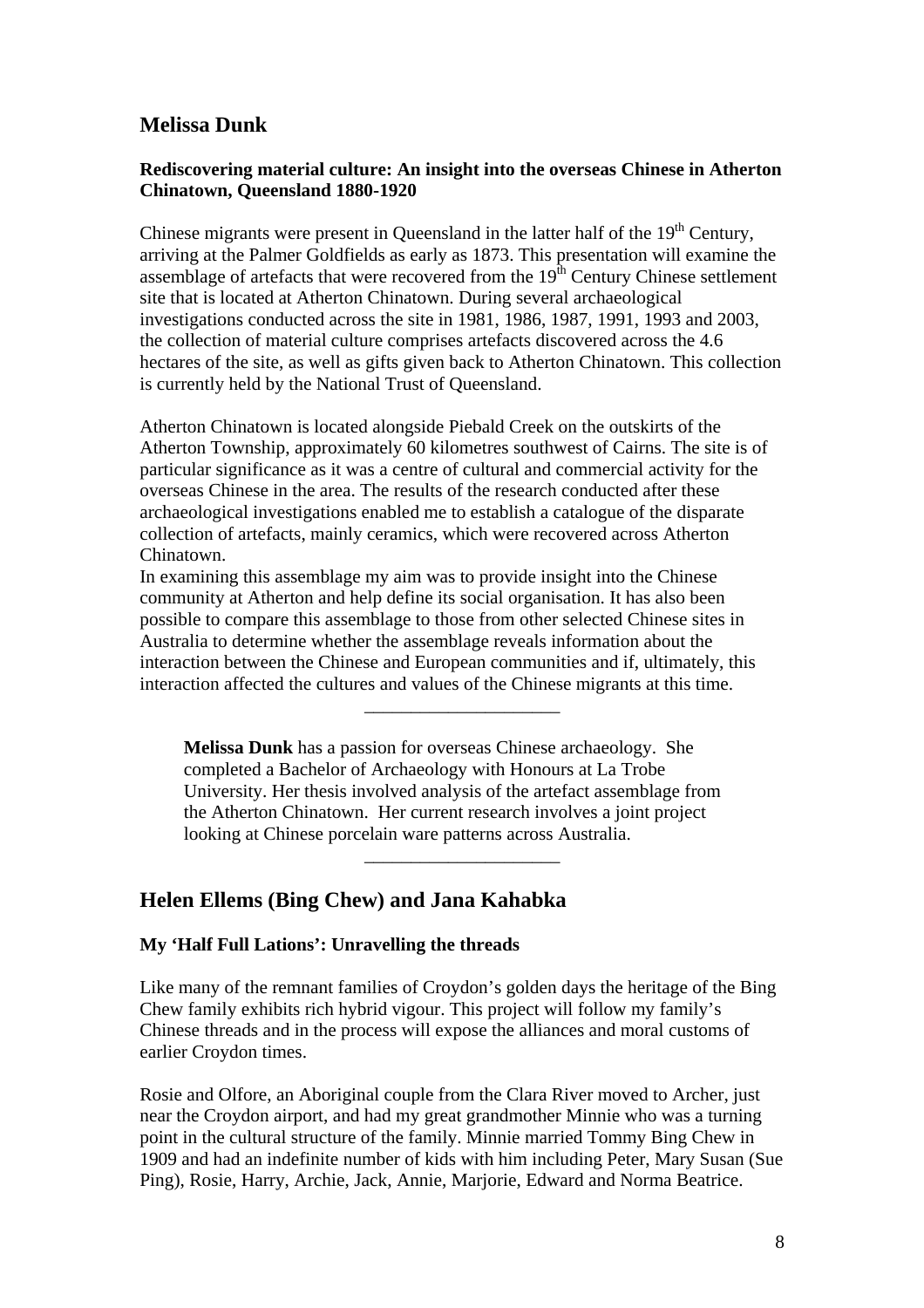Many died young. They worked on Oakland Park and Strathmore Stations where Tommy was the cook.

Annie married Chin Foo Sue Ah Sam linking us to other Chinese families. When Chin Foo Sue died Annie had a child called Walter Phillip Ah Sam with Obadiah Phillip Lucas, also of mixed Chinese heritage. Mary Sue Ing married Vincent Dowling and Marjorie married Ernie Diehm

It was always known that Tommy went back to China when he was 70 and that Minnie didn't want to go. Some of the later children may have been born after Tommy's departure because Minnie then 'married' Albert Edward (Boxer) Ah Foo, sixth child of Emily Ann (Henley) and James Ah Foo, consolidating the China connection and revealing another extraordinary dynasty.

Minnie had my grandmother Norma Beatrice, and even though she was named Bing Chew it was very possible she was Boxer's child. My grandmother Norma had my dad Wayne, who was also named Bing Chew, and the story goes that my true grandfather wanted to marry Norma but his family wouldn't allow it.

It is the disclosure of this secret fathering that has set me on the trail of my family's heritage through its inscrutable Chinese connection.

\_\_\_\_\_\_\_\_\_\_\_\_\_\_\_\_\_\_\_\_\_

\_\_\_\_\_\_\_\_\_\_\_\_\_\_\_\_\_\_\_\_\_

**Helen Ellems** is a descendant of early Croydon resident, Tommy Bing Chew, and she is researching the history of the Bing Chew family.

**Jana Kahabka** is the manager of the Culture and Tourism Heritage Centre in Croydon. North Queensland.

## **Gordon Grimwade**

#### **The Hou Wang Temple Atherton.**

The Temple of Hou Wang, Atherton was opened in 1903 and is now the only known example of a timber and iron temple style that was once common across much of Australasia. The artefacts within it were all imported from Guangdong late in the 19th and early 20th century and, while many items have been lost over the years it is the most intact collection still in context. Since ceasing to be a place of worship about 50 years ago it has been progressively conserved by its present owners, the National Trust of Queensland. Archaeological research has helped uncover many aspects of life in the adjacent settlement site. This presentation provides an over view of its development, use and rebirth as a cultural tourism icon. Recent funding has enabled the development of new site signage, a travelling exhibition and an iconic new piece of public art: a large dragon.

**Gordon Grimwade** is a north Queensland based archaeologist and historical geographer whose primary interests are in Chinese Australasian settlement in north Australia. Gordon is a Senior Lecturer in Archaeology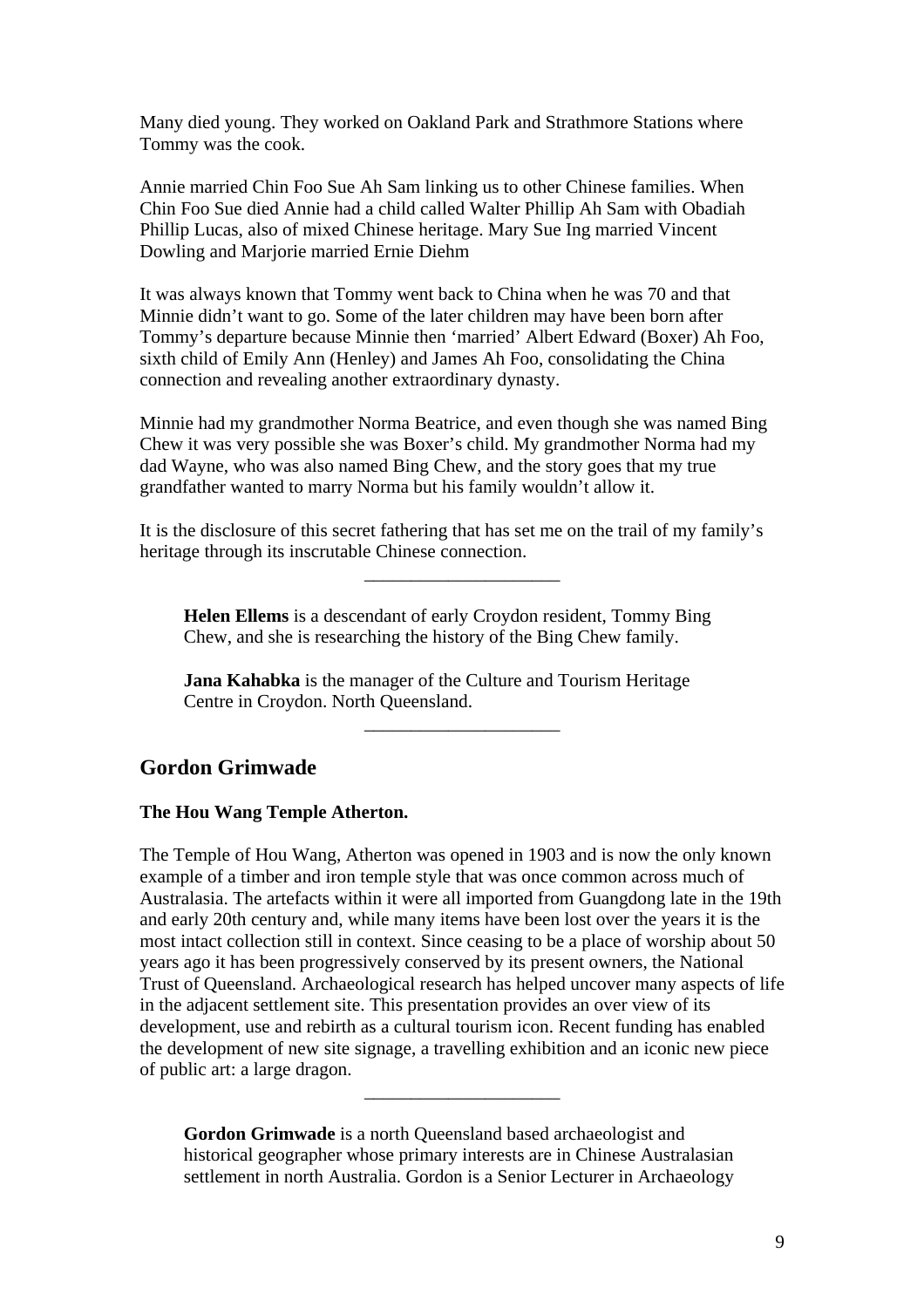at Flinders University, an Adjunct Researcher at the Sustainability Research Centre, University of Sunshine Coast and a regular contributor 'Dig' a US based magazine for young people interested in archaeology.

\_\_\_\_\_\_\_\_\_\_\_\_\_\_\_\_\_\_\_\_\_

#### **Sim Hayward**

**Sim Hayward** is a leading local Cairns business person. She is company director of Sims Foods and former part owner of Asian Foods, Griffith Street Cairns.

\_\_\_\_\_\_\_\_\_\_\_\_\_\_\_\_\_\_\_\_\_

#### **Darryl Low Choy**

#### **Sojourners, Settlers, Selectors and Subjects: Interpreting a family history through a palimpsest approach.**

This paper examines the richness and the depth of a family history that can be identified and explored through a palimpsest approach. This approach facilitates a vertical examination of the family's history through a generation by generation series of cycles as opposed to the more conventional approach which entails taking a number of horizontal slices through that history.

The original idea of a palimpsest is a manuscript page from a scroll or a book from which the text has been scrapped off in order to use the page again. The word comes through the Latin from the Greek (*palin* = "again" and  $psao =$  "I scrape").

Applying this concept in a historical perspective has seen historians beginning to use the term as a description of the way people experience times, that is, as a layering of present experiences over faded pasts. In similar ways to which archaeologists have applied the concept, it can represent a record of material remains that is suspected of having formed during an extended period but cannot be resolved in a way that temporally discrete traces can be recognised as such. In a family historical sense this might apply to attitudes to assimilation in a new country, or the imperative to "fit in" in the dominant society, or to pursuing educational goals especially in a quest to "better oneself or one's family".

In the case of the author's paternal and maternal families, who first ventured to Australian shores from China from the 1860/70s, it is revealing and educational to (re)examine their stories and those of successive generation through a palimpsest approach. Looking at their stories through a palimpsest lens sheds new light and raises new theories on hitherto perplexing events and circumstances that have surfaced in the family history to date. The paper will illustrate the approach through examples of palimpsest derived interpretations of this family history.

\_\_\_\_\_\_\_\_\_\_\_\_\_\_\_\_\_\_\_\_\_

**Darryl Low Chow** is Professor of Environmental and Landscape Planning in the School of Environment, Griffith University. He is currently researching values-led planning and indigenous landscape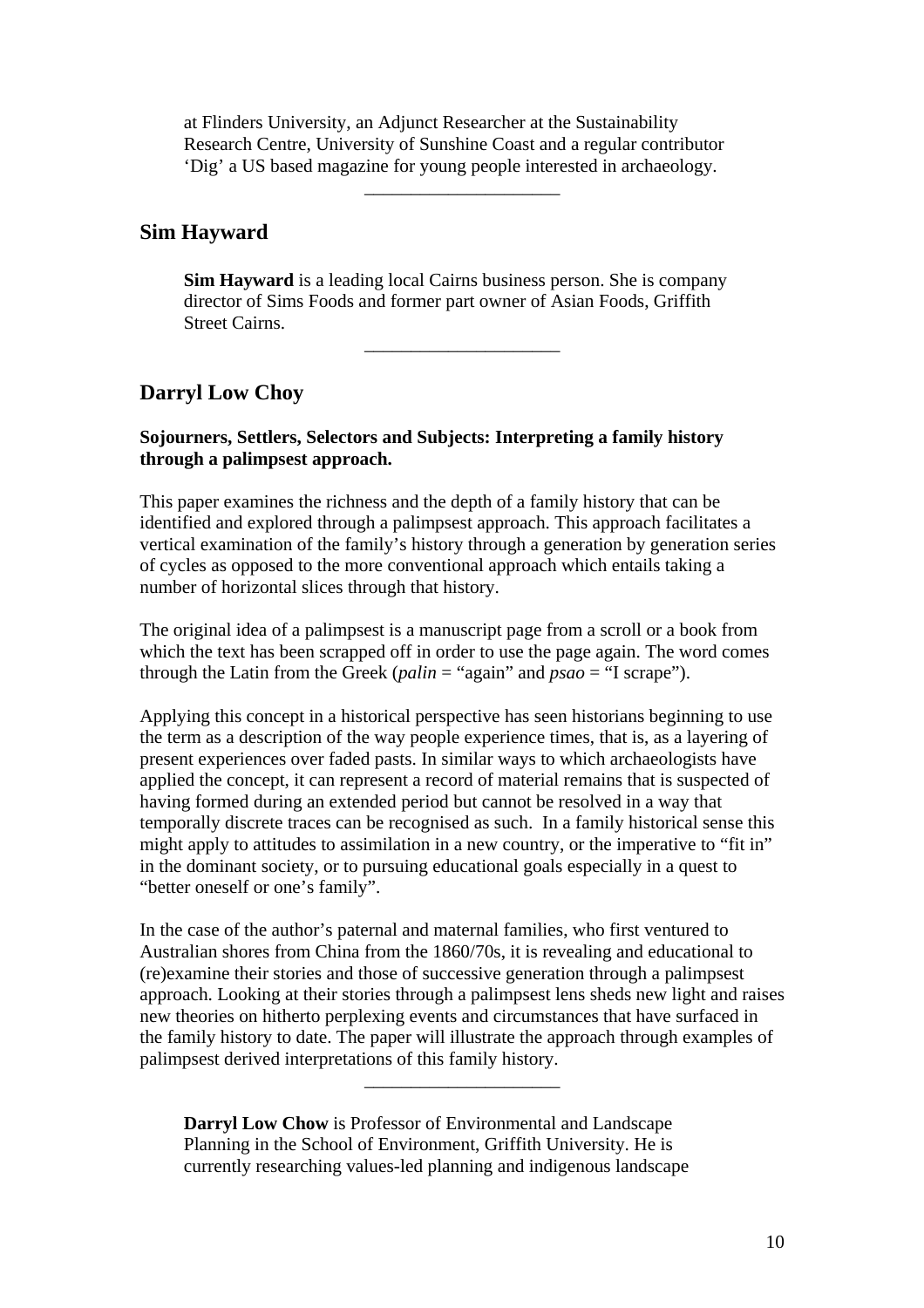values; resilience and peri-urbanisation of the landscape; and climate change adaptation for human settlements. He chairs the Queensland State Government's Regional Landscape and Open Space Advisory Committee and is a member the CEOs Committee for Natural Resource Management. He is an advisor to the NSW Natural Resources Commission on planning for natural resource management. He is the National President for Toc H Australia.

Darryl Low Choy has also had a distinguished military career. Major General Darryl Low Choy commenced his military career as an Army cadet with the Innisfail State High School Cadet Unit. He enlisted in the Army Reserve as a Private in 1964 and rose to the rank of Major General before retiring in 2007 after 43 years of service. He is a qualified military engineer and he commanded the Queensland 7th Brigade from 1993 to 1996. From 1997 to 2004 he held the three most senior Reserve appointments in the Army and the Australian Defence Force.

\_\_\_\_\_\_\_\_\_\_\_\_\_\_\_\_\_\_\_\_\_

## **Paul McGregor**

### **Was Melbourne's Lowe Kong Meng a pioneer of tropical Australia?**

The 19<sup>th</sup> century Melbourne Chinese merchant Lowe Kong Meng is reputed to have been heavily involved in the Chinese pioneering and settlement of northern Australia. In some accounts in his era he is mentioned as being involved in beche-de-mer procuring in the Torres Straits, as being responsible for the 'vast design of conducting the entire immigration to Northern Queensland', as an investor in the Hop Wah Sugar Company, and as attempting to establish a regular service of trading vessels between Melbourne and Darwin. Yet, in the report by British consular official Crawford in 1877, he recounts an interview with Kong Meng, in which Lowe repudiated the existence 'of his business agencies farther north than Townsville'. Having been born of a Chinese merchant father in Penang in 1830, and raised as Malaya was experiencing the mass arrival of Chinese labourers for mining and plantation agriculture, Kong Meng would have been well aware of the potential for northern Australia to be a similar region for tropical Chinese endeavour. The circumstantial evidence points to his deep engagement in the north, however this paper will attempt to demonstrate how far the documentary evidence confirms his role in tropical Australia.

**Paul Macgregor** is an historian who is the convenor of the Melbourne Chinese Studies Group, and was the curator of Melbourne's Museum of Chinese Australian History from 1990 to 2005. He is the editor of *Histories of the Chinese in Australasia and the South Pacific* (1995), and joint editor of both *Chinese in Oceania* (2002) and *After the Rush: Regulation, Participation and Chinese Communities in Australia 1860-1940* (2004). He has organised three international conferences on the Chinese diaspora in Australasia, and has curated numerous exhibitions on the history and material heritage of Chinese Australians. He was also involved in the development of five major research projects: the Australia-China Oral History Project, the Thematic Survey of Sites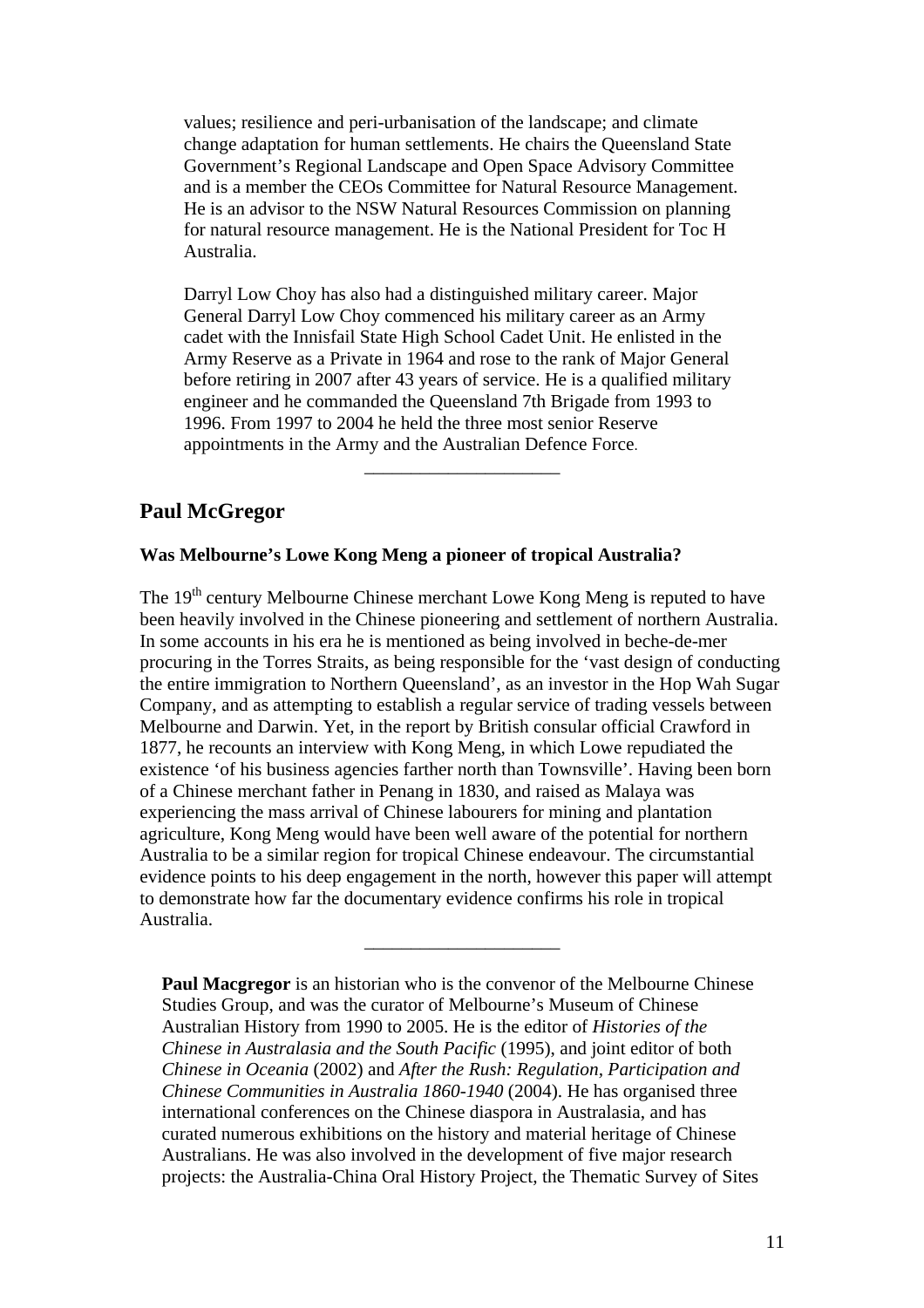of Chinese Australian History, the Chinese Heritage of Australian Federation project, the Chinese Historical Images in Australia project, and the (Chinese on the) Mt Alexander Diggings Project. His current researches are exploring  $19<sup>th</sup>$ and early 20<sup>th</sup> century Chinese Australian business activity and its links with Asia, material culture, religion and modernity.

\_\_\_\_\_\_\_\_\_\_\_\_\_\_\_\_\_\_\_\_\_

## **Jonathan O'Donnell**

#### **Technology for Chinese-Australian historians**

This demonstration will quickly show how to create an on-line exhibition from scratch. Chinese-Australian history encompasses a wide range of people, from people tracing their family tree to local history groups and academic historians. Often they are working in rural areas with no funding. This demonstration will focus on ways to create a simple on-line exhibition with free tools, hosted on a free site. I will incorporate techniques that will be useful to people on slow connections. All tools and sites shown will be available on the Web after the talk.

\_\_\_\_\_\_\_\_\_\_\_\_\_\_\_\_\_\_\_\_\_

**Jonathan O'Donnell** is interested in both technology and history. He has been working with the Web since it was invented, and still remembers the pain of his early learning curve. As such, he tries to educate others to the usefulness of the Internet in ways that are engaging and straightforward. At RMIT he looks at issues related to the Internet and the law, such as privacy and identity online.

\_\_\_\_\_\_\_\_\_\_\_\_\_\_\_\_\_\_\_\_\_

## **Kevin Rains**

#### **Chinese involvement in the Beche-de-mer and Pearling Industries of North Queensland.**

From the 1870s through to the early 20th century, one of the most lucrative activities in northern Australia was harvesting beche-de-mer and pearl shell from the reefs. Although pearling and beche-de-mer fishing have often been viewed as separate industries, in everyday practice they overlapped, with fishing fleets gathering both resources. The chief market for the products was Asia, and those involved in the extraction came from many cultural backgrounds. In north Queensland, Japanese dominated as boat captains, while crews and divers were often Malay, Melanesian or Aboriginal. What is little known is the high level of Chinese interest. Chinese were heavily involved as boat owners and backers as well as being among the chief buyers and on-sellers of produce. This paper examines that involvement, as well as some of the key issues faced by the Chinese, through the case study of Tommy Ah Kum (later Lai Fook and Sons), a merchant firm based in Cooktown and Thursday Island.

#### **Men of influence: Three Chinese interpreters.**

One of the early observations made by Europeans of the early Chinese in Queensland was their high level of self-organisation. Working cooperatively through social and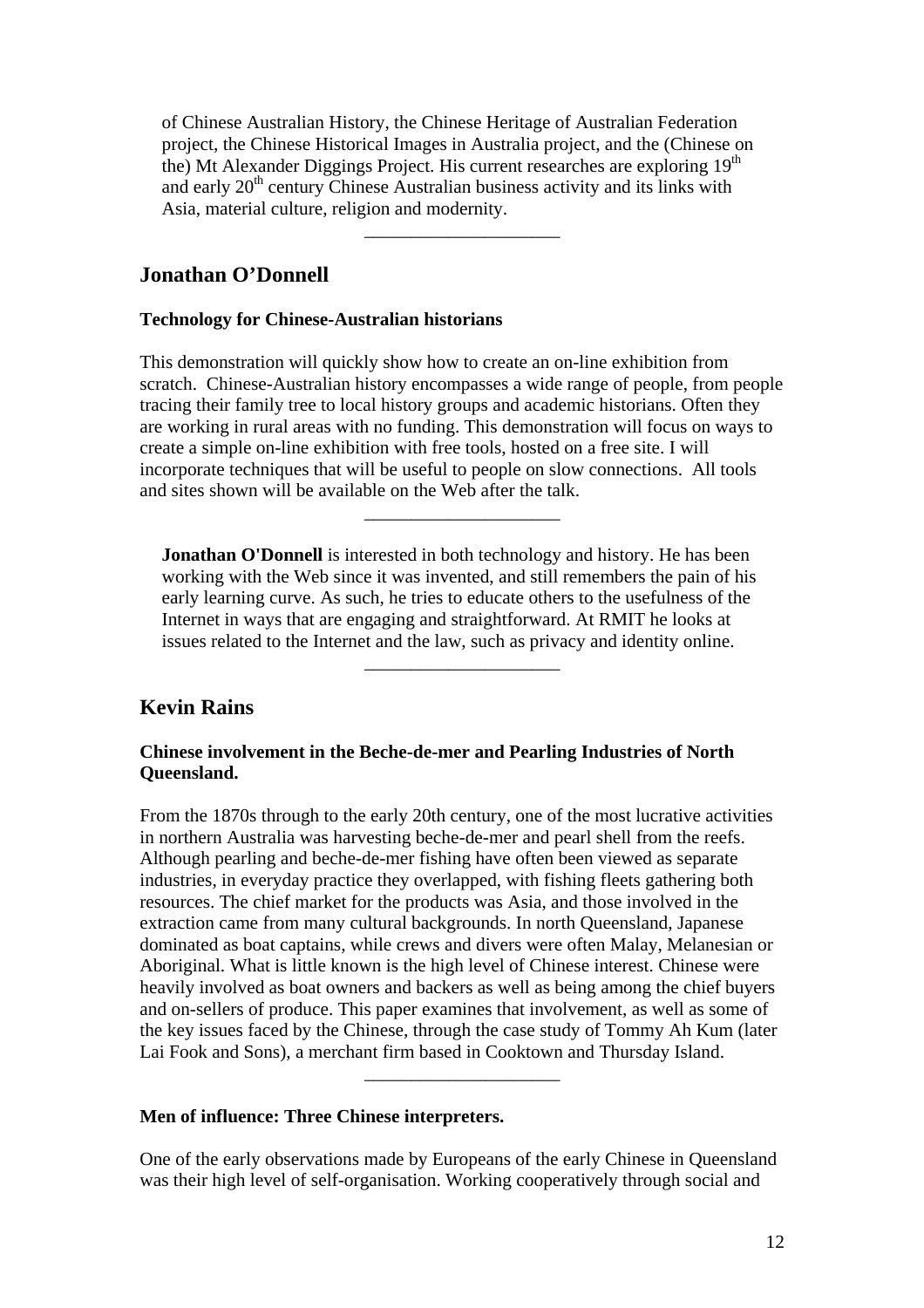economic networks based on kinship and shared origins, it seemed as though Chinese communities were entirely self-reliant. This was not the case. Not only were Chinese and non-Chinese economic activities interconnected, but Chinese immigrants interacted in many ways with colonial authorities and society. This included protecting their interests in law courts.

Due to barriers set in place by language, culture and persecution, individual Chinese tended to negotiate the colonial authority system through representation. Influential people or firms were enrolled to act as negotiators. Some of these mediators were European solicitors, merchants or government officials, but others were from the Chinese community. The latter were people who had relatively good English language skills as well as some understanding of the European political and legal processes. Often they were business and community leaders.

This paper examines three Chinese negotiators who were active in far North Queensland during the  $19<sup>th</sup>$  century – Louis Fon Sing, Samuel Ernest Asheu and the Chinese Consul to Cooktown, Chin Ti Chack. All were involved in the Palmer River gold-rush and were influential in the affairs of the Chinese community of the district.

\_\_\_\_\_\_\_\_\_\_\_\_\_\_\_\_\_\_\_\_\_

**Dr Kevin Rains** is an archaeologist, heritage manager and history researcher. He completed a PhD in archaeology from the University of Queensland in 2005, and his thesis examined the Chinese social landscape of early Cooktown. He has worked since 2001 in the general field of heritage management and archaeological research for consultancy firms and state and local government. He has attended and presented papers at various conferences on Chinese Australian history and heritage, and is a founding member of the research association, Chinese Heritage in Northern Australia Inc. Recently he has written a biography on one of Queensland's early Chinese Australian families, *Cedars of the West: the Ah Foo Family Story*.

\_\_\_\_\_\_\_\_\_\_\_\_\_\_\_\_\_\_\_\_\_

## **Sandi Robb**

#### **Chinese marriage & families: a statistical look at the pattern of settlement across Queensland 1850-1920.**

The study of Chinese marriage patterns throughout Queensland, 1850 to 1920, has been largely unexplored until recent times. Very little statistical data is available to researchers to provide an accurate or tangible analysis into the range of Chinese marriage patterns undertaken by early immigrant settlers. By scrutinizing marriage and family statistics associated with Chinese families, and through comparing marriage patterns to the expansion of settlements across the State, interesting results have emerged. Compiled from a range of government sources including Births Deaths and Marriages, justice records, inquests and school admission rolls this paper hopes to provide some insight into the prevalence of Chinese marriages during this period, the geographical location of Chinese families and the patterns of marriage which resulted when first generation born Chinese Queenslanders came of marriageable age.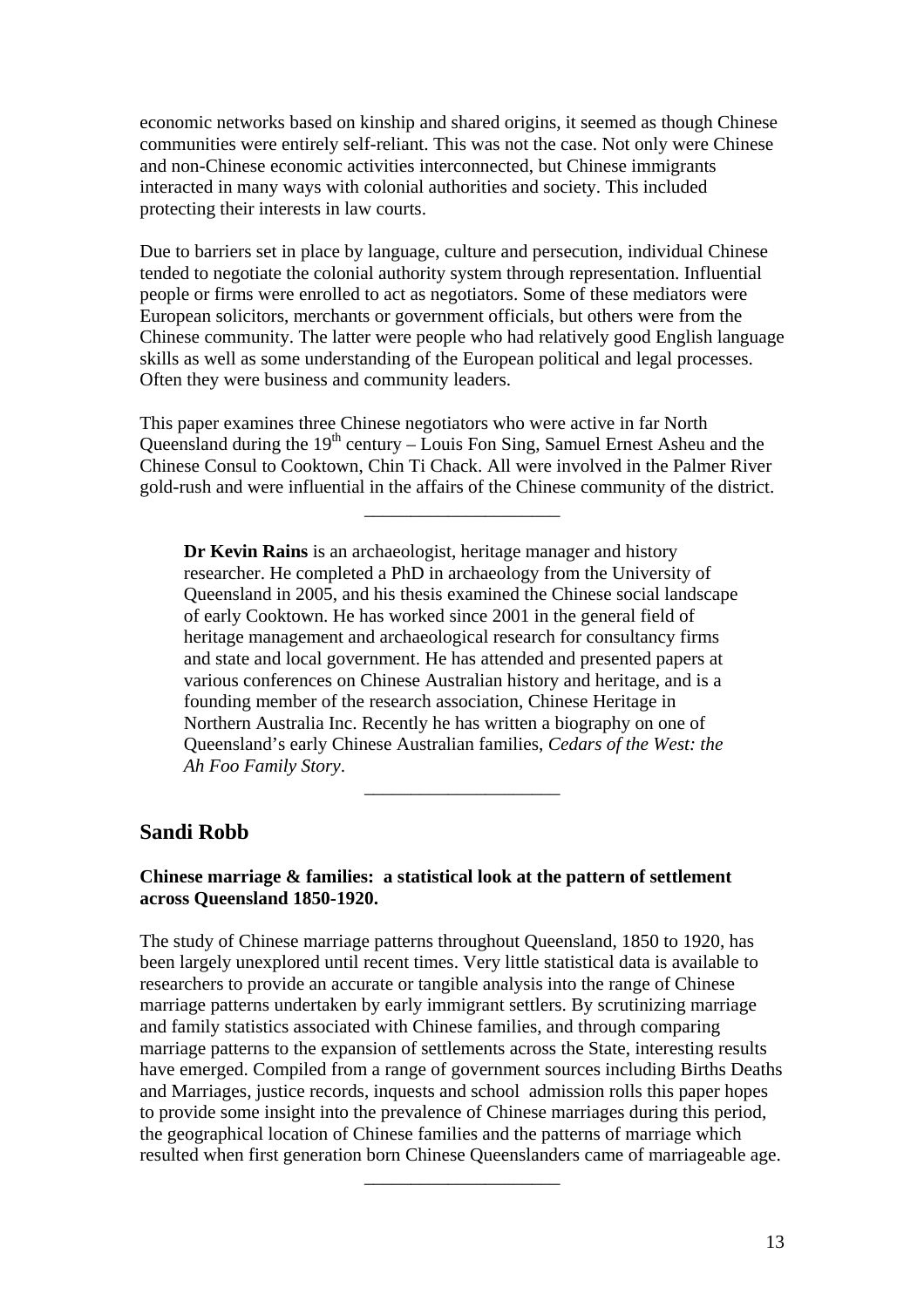**Sandi Robb** is a PhD candidate at James Cook University where she has been researching and writing her thesis *Chinese Families in North Queensland* for the last 10 years. Sandi has worked as a cultural heritage officer for the Queensland Government for the last 7 years and also manages a private consultancy business as a researcher/ cultural heritage consultant. She has lived and travelled throughout North and North West Queensland but remains based in Townsville with her family of three teenagers and a lazy old cat.

\_\_\_\_\_\_\_\_\_\_\_\_\_\_\_\_\_\_\_\_\_

# **Myra Timmerman**

### **Possibly both a 'whiteman' and a Chinese: a work in progress on James Ah Ching**

James Ah Ching, my great grandfather, arrived in Queensland c. 1875. After he settled at Cairns, he married Sarah Hadley and became a naturalised Briton. Early records have him registered as a storekeeper and although he pursued an interest in agriculture and in acquiring freehold land as one of the biggest landowners in the Cairns area, his town-based storekeeping activities also continued (1890-1895). James and Sarah produced seven children.

He was known to be a liberal drinker attracting many Anglo-Australian 'friends.' When bankruptcy and his supplies of French wines diminished, his 'friends' found better things to do.

In this paper, the focus has been on gathering new information about the life of James and Sarah Ah Ching. How did Europeans and other Chinese consider James Ah Ching? Was he a 'whiteman' or was he Chinese?

\_\_\_\_\_\_\_\_\_\_\_\_\_\_\_\_\_\_\_\_\_

\_\_\_\_\_\_\_\_\_\_\_\_\_\_\_\_\_\_\_\_\_

**Myra Timmerman** is a descendent of early Cairns based entrepreneur and land owner, James Ah Ching, and is currently researching the Ah Ching family.

# **Julia Volkmar**

#### **A Company of his Countrymen: Refining the Hop Wah story, work in progress**

In 1882, 130 years ago, the renowned Chinese Australian Hop Wah [Hap Wah] venture celebrated the first crushing of sugar cane in the fledgling District of Cairns in their new mill appropriately christened 'The Pioneer'. Stockland Cairns now stands on the heart of the land. This unparalleled agricultural enterprise with its prominent selector, spokesman and manager Andrew Leon holds a unique, highly significant and largely unacknowledged place in the history of Cairns and Far North Queensland.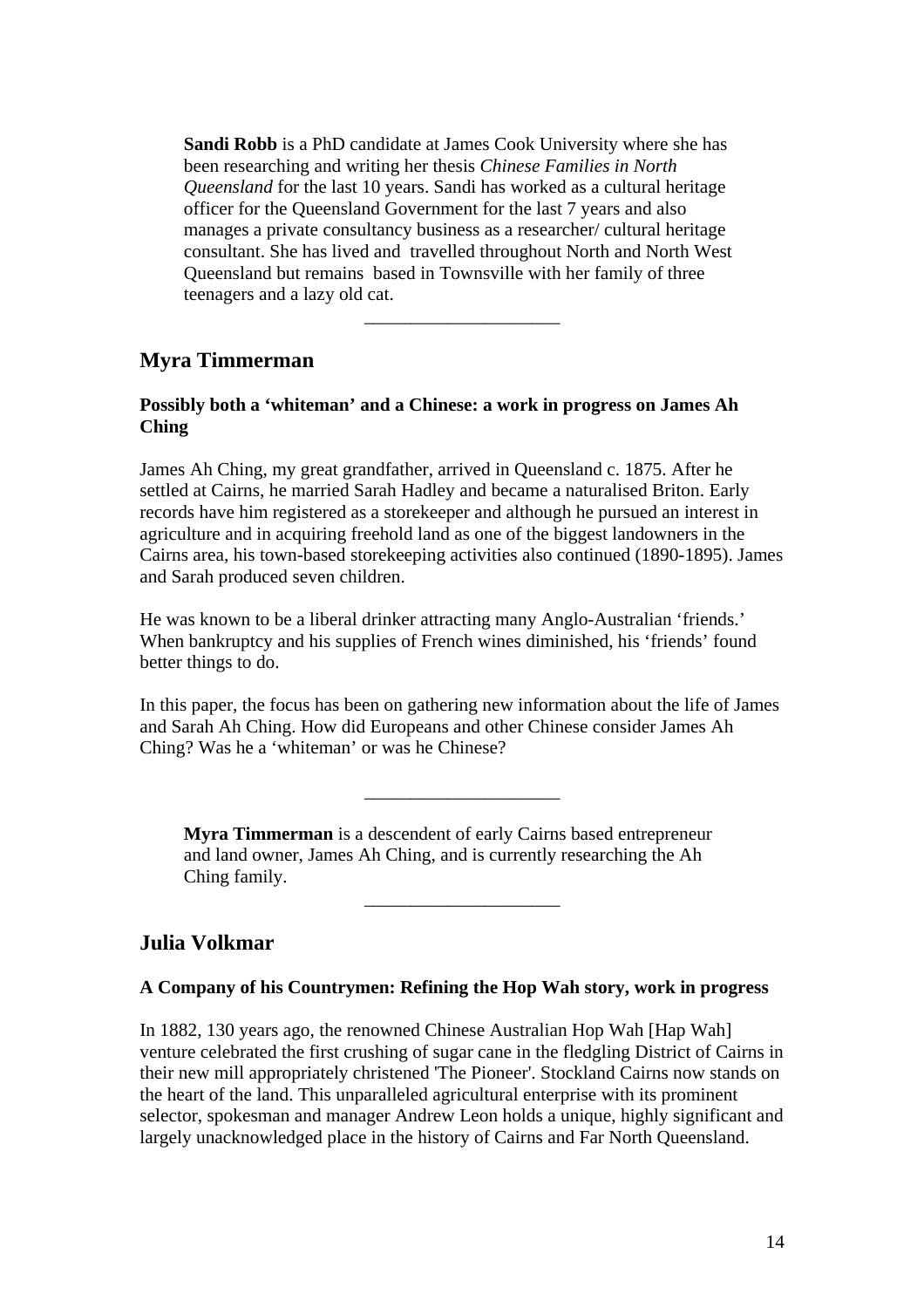While much has been written of this pioneering enterprise of 1878-1886, published material contains puzzling inconsistencies. Over the past year essential information has been gathered for an appropriate commemoration of Andrew Leon's legacy from early Cairns reminiscences, scholarly and local history works of the 1970s, more recent research as well as archival sources. Among the questions that emerge from conflicting information are: Did 'Hop Wah' really mean 'Good Luck' which some have termed ironic? Were there '100 Chinese' in the Hop Wah Syndicate as commonly recounted? How large was the Hop Wah plantation (accounts vary from 621 to 2,528 acres)? Who was Andrew Leon, variously referred to as Leong Chong, Andrew Lee On, Andrew Leong or Leung?

This paper begins to address these basic questions concerning Hop Wah, 'A Company of his (Andrew Leon's) country men', in order to clarify and refine what is known and what is said.

\_\_\_\_\_\_\_\_\_\_\_\_\_\_\_\_\_\_\_\_\_

**Julia Volkmar** is a Cairns artist working on a memorial work to the Hop Wah plantation and sugar mill.

\_\_\_\_\_\_\_\_\_\_\_\_\_\_\_\_\_\_\_\_\_

## **Jan Wegner and Sandi Robb**

#### **Chinese in the Sugar: a case study from the Ingham district**

The story of Chinese in the gold and tin mining industries of North Queensland in the  $19<sup>th</sup>$  century is well known. Less attention has been paid to those Chinese brought in to work the sugar plantations in the wet tropics. This article examines the lower Herbert River area around Ingham, where around six plantations used a mix of South Sea Island, Chinese, Javanese, Indian, 'Malay' and Japanese labourers before the Queensland and Commonwealth governments turned the industry 'white' at the end of the century. Unlike Cairns, where the Chinese made a successful transition to sugar farming and commerce in the  $20<sup>th</sup>$  century and a small community still exists, the lower Herbert's Chinese community dwindled away between the First World War and the 1950s. While some Chinese became storekeepers, market gardeners and farmers, their smaller numbers, the lack of a viable alternative industry such as maize or banana farming, stronger racial prejudice in the district, and discriminatory legislation combined to discourage continued settlement. It is also suggested that the strong Italian presence in the area from the 1910s may have provided competition for the Chinese in a niche that they made their own elsewhere: that of successful small farmers and hard-working, reliable labourers in the canefields.

**Dr Jan Wegner** lectures at the James Cook University's Cairns Campus, teaching history and heritage. She volunteers in history activities off campus as well, principally with the Far North Queensland branch of the National Trust and the Cairns Historical Society museum. Her major research area is in mining history and heritage. She also researches North Queensland regional history and environmental history, and her current project is a history of weeds in Queensland.

\_\_\_\_\_\_\_\_\_\_\_\_\_\_\_\_\_\_\_\_\_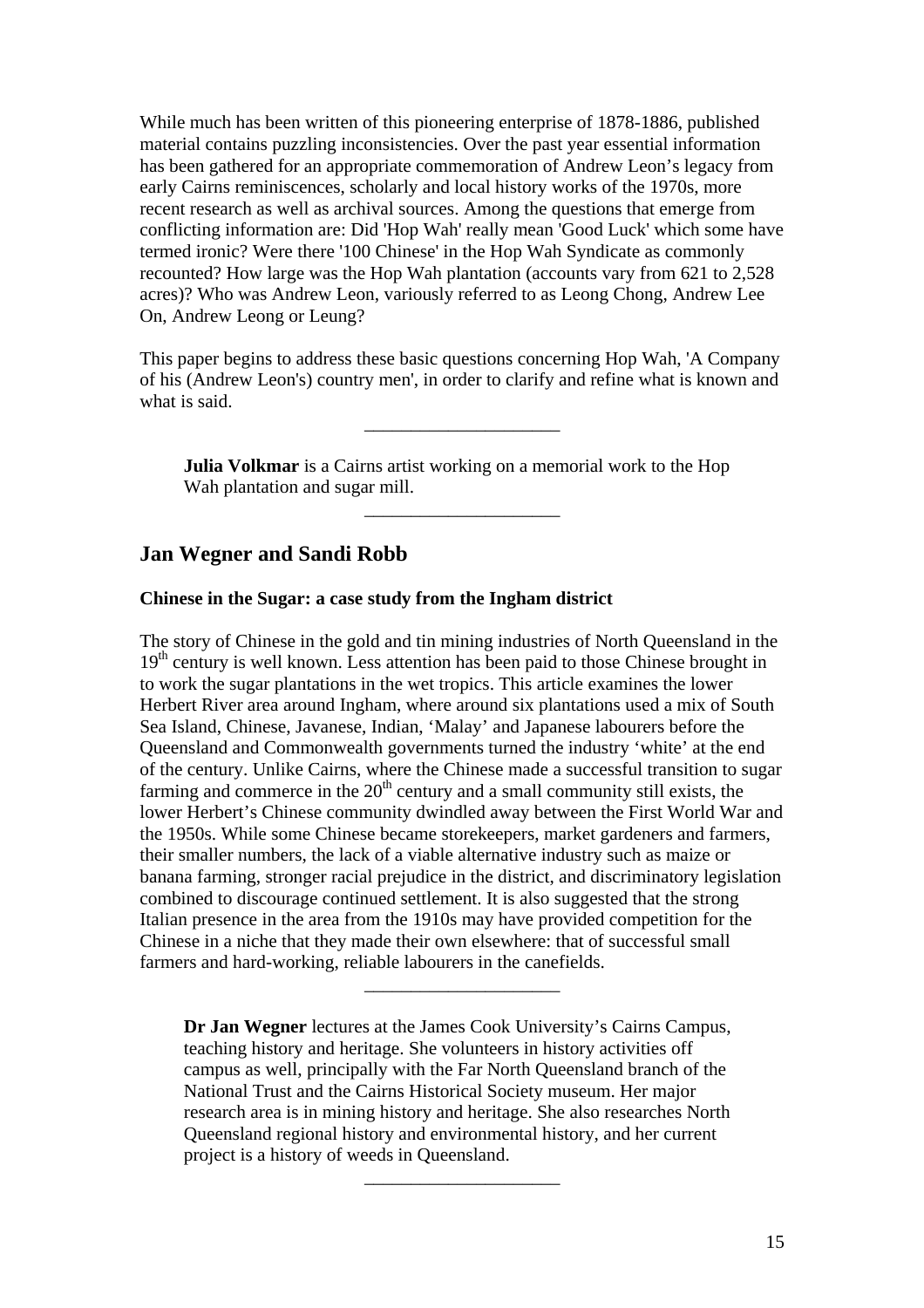# **Kevin Wong Hoy**

## **Cheon of the** *Never Never***: Cooking with flair in the Northern Territory, 1902- 1919.**

Cheon became one of Australia's best known Chinese chefs due to the writing of Mrs Aeneas Gunn whose account of her thirteen months, as the manager's wife at Elsey cattle station in *We of the Never Never* (1908), introduced him to nationwide as well as international audience. The real life stories of most of the characters from the *Never Never* were rated by newspaper editors to be of high interest to the Australian public. Articles about the lives of individuals on which the *Never Never* characters were based appeared in print for some thirty to forty years after the date of the book's first publication. Cheon is a critical member of this cohort, yet there is only limited information about him made available through newspaper items and other published studies. This deficiency is currently being addressed by new research; however this endeavour is not the primary focus of this paper.

Rather, the account of his cooking for the population of Elsey station is amongst the best accounts of cooking by a Chinese chef from nineteenth and early twentieth century Australia. In this paper, the account of Cheon of *Never Never* will be compared with other reports about Chinese cooks – how they are represented in history, and the feasts of Chinese cooking comparable with the Christmas fare at the Elsey. Despite there being only meagre information published on Cheon, the nature of his contribution to our appreciation of Chinese cooks in Australia is worthy of attention.

Kevin acknowledges the assistance provided by a Northern Territory History Grant.

\_\_\_\_\_\_\_\_\_\_\_\_\_\_\_\_\_\_\_\_\_

## **Far from the glory of heaven: Joseph Tear Tack (1857-1901), a Methodist minister in nineteenth century Australia.**

Although it was only during the last six years of the Rev Joseph Tear Tack's life that his Christian ministry stretched as far as northern Australia, his illustrious reputation preceded him. His religious journey in Australia began in Victoria, progressed into northern NSW, then to the Northern Territory and finally into north Queensland. He has to be considered a high achiever and possibly a Chinese Australian pin-up boy within the Wesleyan missionary movement, but at only 44 years-old, his earthly life ended at Cairns in 1901. He was survived by his wife, Emma, and five young children.

Whilst concentrating on the ministry of Rev Tear Tack, this presentation examines how the church of which he was a member managed and supported him and his family. The paper discusses the attitudes of other churchmen to their Chinese brother as well as examining the theme of doing God's work on earth yet being subject to the seemingly more powerful forces of racial thinking in Australia.